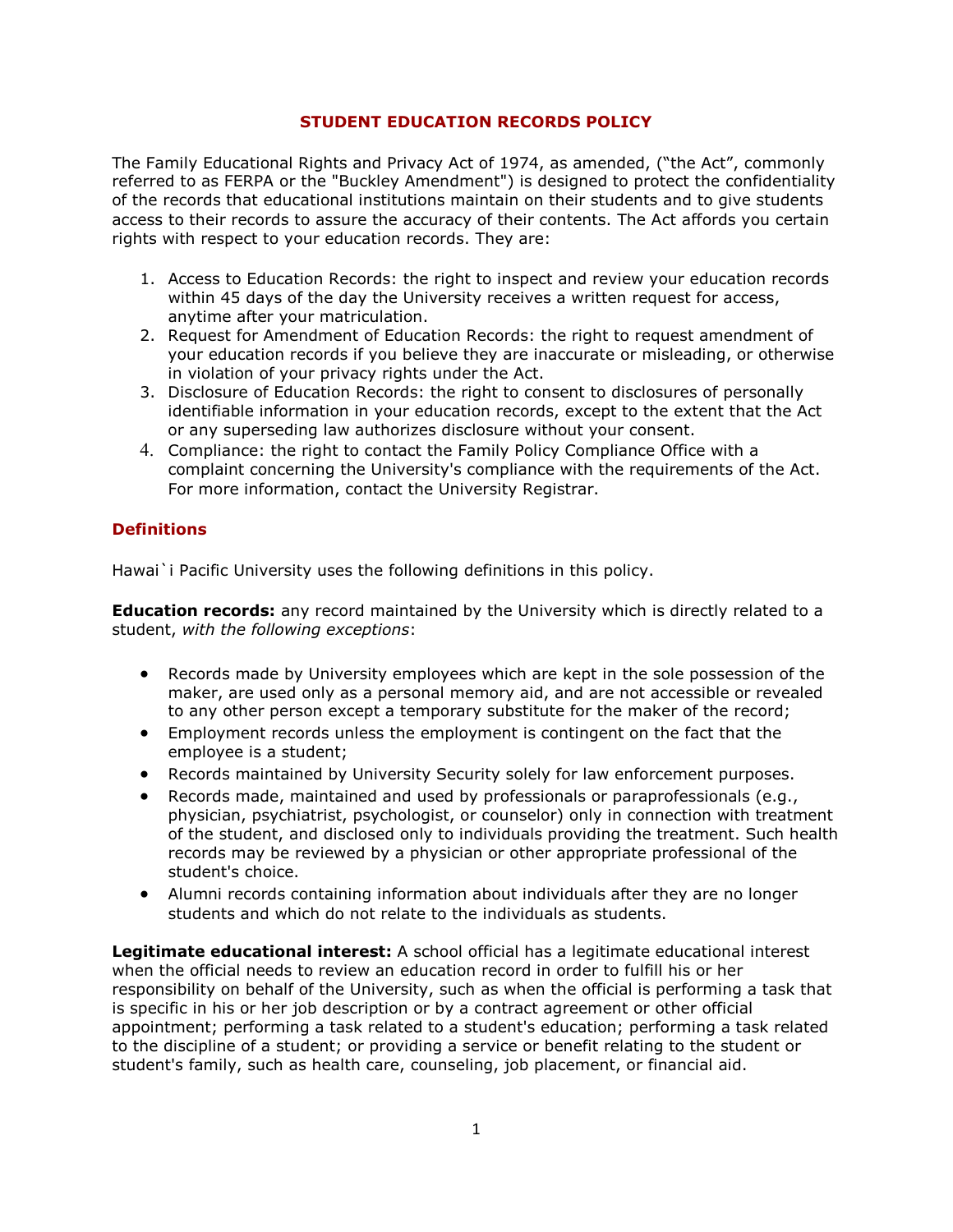**School official:** a person employed by the University in an administrative, supervisory, academic, research, or support staff position, including University Security for health and safety purposes only; individuals or entities with whom the University has contracted to provide a service instead of using University personnel (e.g., an attorney or auditor, the National Student Clearinghouse); individuals serving on the Board of Trustees; and students conducting University business (e.g., serving on official committees, working for the University, or assisting another school official in performing his or her tasks).

**Student:** Hawaii Pacific University defines a person as a student effective the first day of the first term of enrollment or the first day that the person moves into Hawaii Pacific University housing, whichever comes first.

**Types, Locations and Custodians of Education Records:** The following is a list of the types of education records that Hawai`i Pacific University maintains, their locations, and their custodians:

| <b>Types</b>                                                 | <b>Custodian</b>                             |
|--------------------------------------------------------------|----------------------------------------------|
| <b>Admission and</b><br><b>Academic Records</b>              | University Registrar                         |
| <b>Financial Records</b>                                     | Business Office<br>Director of Financial Aid |
| <b>Advising Records</b>                                      | Academic Advising                            |
| <b>Disability</b><br><b>Records</b>                          | Disability Resource<br>Specialist            |
| <b>Disciplinary</b><br>and Student<br><b>Conduct Records</b> | Dean of Students                             |
| <b>Career Services</b><br>Records                            | Career Services Center                       |

#### **ACCESS TO EDUCATION RECORDS**

A student has the right to inspect and review his or her education records within 45 days after the University receives a written request for access, any time after the student's matriculation. The student must submit a written request, identifying as precisely as possible the record(s) he or she wishes to review, to the University registrar, dean or other appropriate official records custodian. The University official will make arrangements for the student review of the education records, or will advise the student of the correct official to whom the request should be addressed.

**Waivers:** When a student asks a member of the faculty or administration to write a letter of recommendation to graduate schools or possible employers, the student may be asked to sign a waiver to assure the confidentiality of the recommender's observations. If this occurs, it means only that the person needs to be able to say candidly what he or she thinks about the student's capabilities and potential. Very simply, such candor is in the long-range best interest of all Hawai`i Pacific students and the University.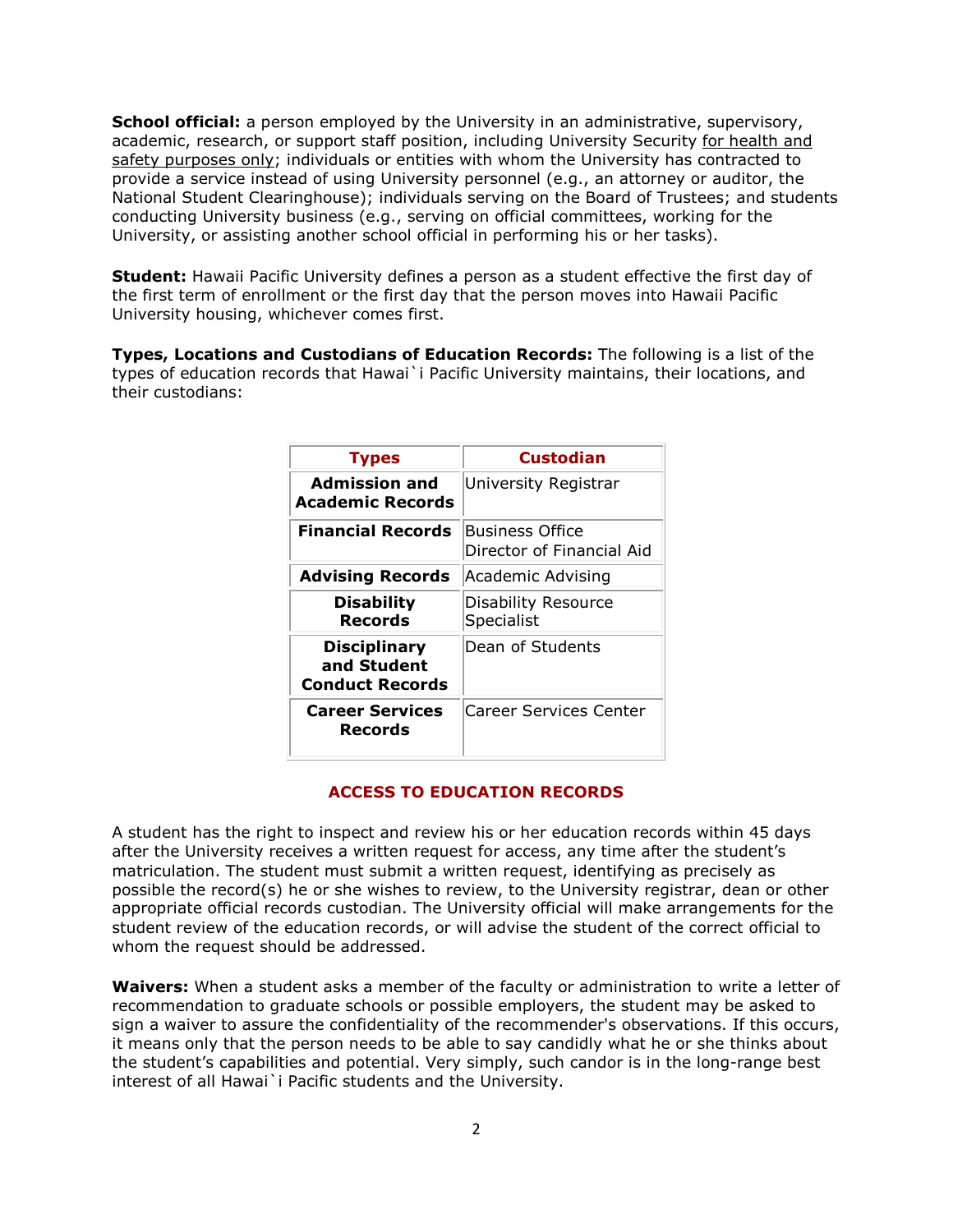If a student uses the services of our Career Services Center in an effort to secure employment or access to graduate school, waivers are likely to be requested regarding the student's resume, and any other data of natural interest to interviewers.

Waivers may be signed only for the specific purposes of application for admission, candidacy for honorary recognition (including merit-related financial aid) and application for employment. Waivers will not be required and the student may be told, at his or her request, the names of those supplying references. The student may revoke a waiver, in writing, for future actions but not for letters or recommendations already in his or her education records

**Records not open to student review:** In accordance with federal regulations, students do not have the right to review the following records:

- The financial records of the student's parents.
- Letters and statements of recommendation for which the student has waived his or her right of access, or which were placed in the file before January 1, 1975.
- Records connected with an application to attend Hawai`i Pacific University if that application was denied.
- Education records containing information about more than one student, in which case the University will permit access only to that part of the record which pertains to the inquiring student.
- Those records which are excluded from the FERPA definition of education records.

**Right of the University to refuse to provide copies:** Hawai`i Pacific University reserves the right to deny copies if the transcripts or other records are not required to be made available under FERPA, if the student has an overdue financial obligation to the University, or if there is an unresolved disciplinary action against the student.

**Fee for copies of records:** Official HPU academic transcripts cost \$10 when requested in writing by the student. The fee for copies of other education records, whether in response to student-authorized requests or other requests allowed by law, is \$.50 per page. *We will not provide a copy of transcripts received from other institutions.*

# **REQUEST FOR AMENDMENT OF EDUCATION RECORDS**

A student has the right to request amendment of his or her education records if the student believes the records are inaccurate, misleading, or otherwise in violation of his or her privacy rights under the Act. The student should write the [University official responsible](http://registrar.wlu.edu/policies/ferpa.htm#custodian) for the specific record, clearly identify the part of the record he or she wants changed, and specify why it should be changed.

The University official will reach a decision and inform the student in a reasonable amount of time after receiving the request. If the request to amend the record is denied, the University official will advise the student of his or her right to a hearing on the requested amendment, and provide information on hearing procedures. This hearing will be conducted by a hearing officer or committee appointed by the President. The hearing will be held before an officer or committee with no direct interest in the outcome of the hearing. However, the hearing officer or committee may be employed by, or exist at, the University. The hearing will be held within a reasonable amount of time after the request for a hearing has been made. The hearing officer will notify the student, reasonably in advance, of the date, place and time of the hearing.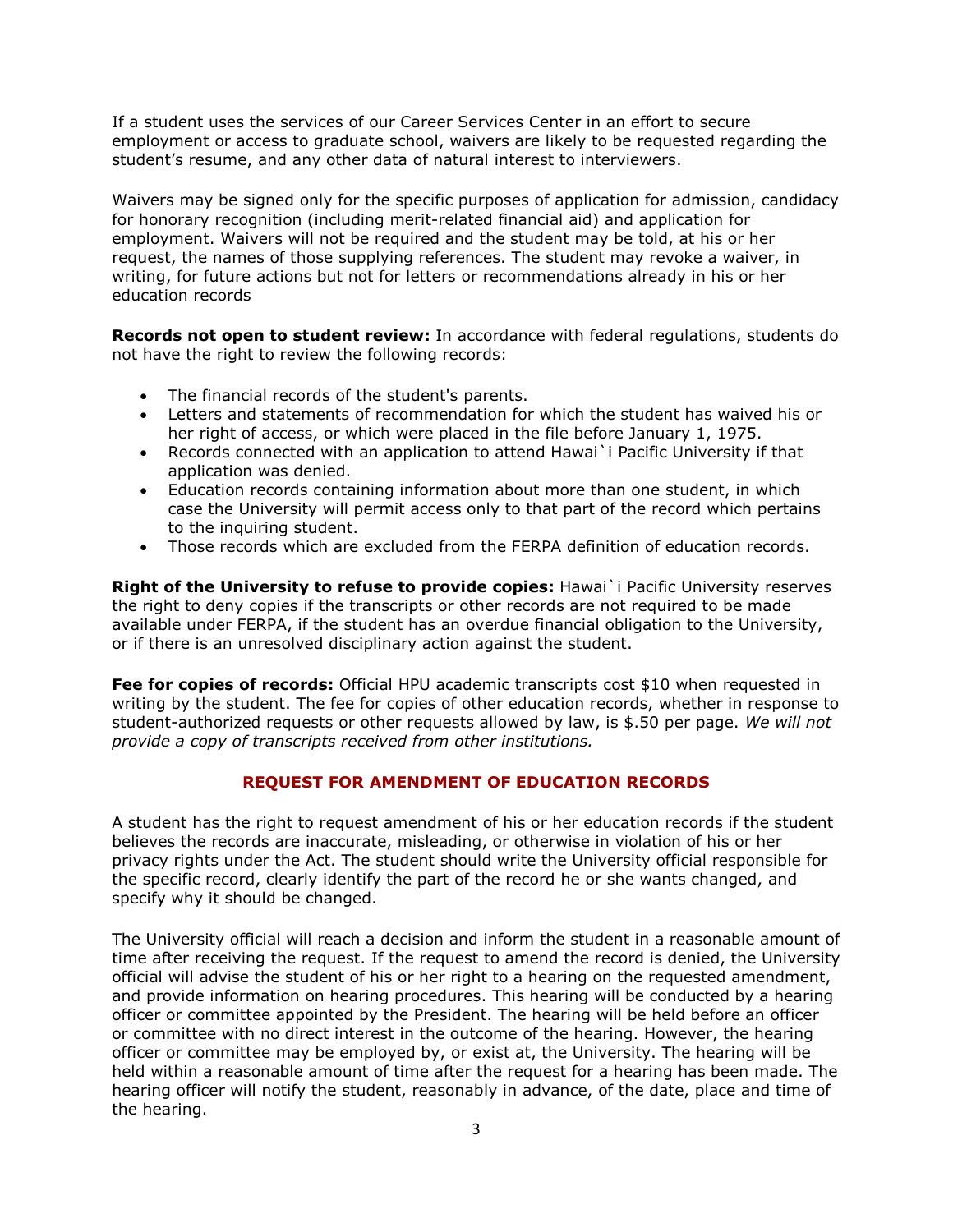The student will be afforded a full and fair opportunity to present evidence relevant to the issue raised. The student may be accompanied by one or more other persons, including an attorney. The hearing officer or committee will make a decision in writing based on the evidence presented at the hearing. The decision will include a summary of the evidence presented and the reasons for the decision.

If the hearing officer or committee supports the complaint, the education record will be amended accordingly and the student will be so informed. If the hearing officer or committee decides not to amend the education record, the student has the right to place in the education record, a statement commenting on the challenged information and/or stating the reasons for disagreeing with the decision. This statement will be maintained as part of the education record as long as the contested portion is maintained, and whenever a copy of the education record is sent to any party, the student's statement will be included.

**Destruction of Records:** Nothing in this policy requires the continued maintenance of any student record for any particular length of time. However, if under the terms of this policy the student has requested access to his or her education record, the record will not be destroyed before the custodian has granted the student access.

## **DISCLOSURE OF EDUCATION RECORDS**

The student has the right to consent to disclosures of personally identifiable information in his or her education records, except to the extent that the Act or any superseding law authorizes disclosure without the student's consent. Other than directory information, Hawai`i Pacific University will disclose student education records only with the written consent of the student, except in certain situations where the University retains discretion under FERPA or is authorized under any superseding law to disclose such records without consent, including the following:

1. to school officials who have a legitimate educational interest in the records.

## **A school official is**:

- a. a person employed by the University in an administrative, supervisory, academic, research, or support staff position, including University Security, and Student Health staff;
- b. individuals or entities with whom the University has contracted to provide a service instead of using University personnel (e.g., an attorney or auditor, the National Student Loan Clearinghouse);
- c. individuals serving on the Board of Trustees; and
- d. students conducting University business (e.g., serving on official committees, working for the University, or assisting another school official in performing his or her tasks).

A school official has a **legitimate educational interest** when the official needs to review an education record in order to fulfill his or her responsibility on behalf of the University, such as when the official is

- a. performing a task that is specific in his or her job description or by a contract agreement or other official appointment;
- b. performing a task related to a student's education;
- c. performing a task related to the discipline of a student; or
- d. providing a service or benefit relating to the student or student's family, such as health care, counseling, job placement, or financial aid.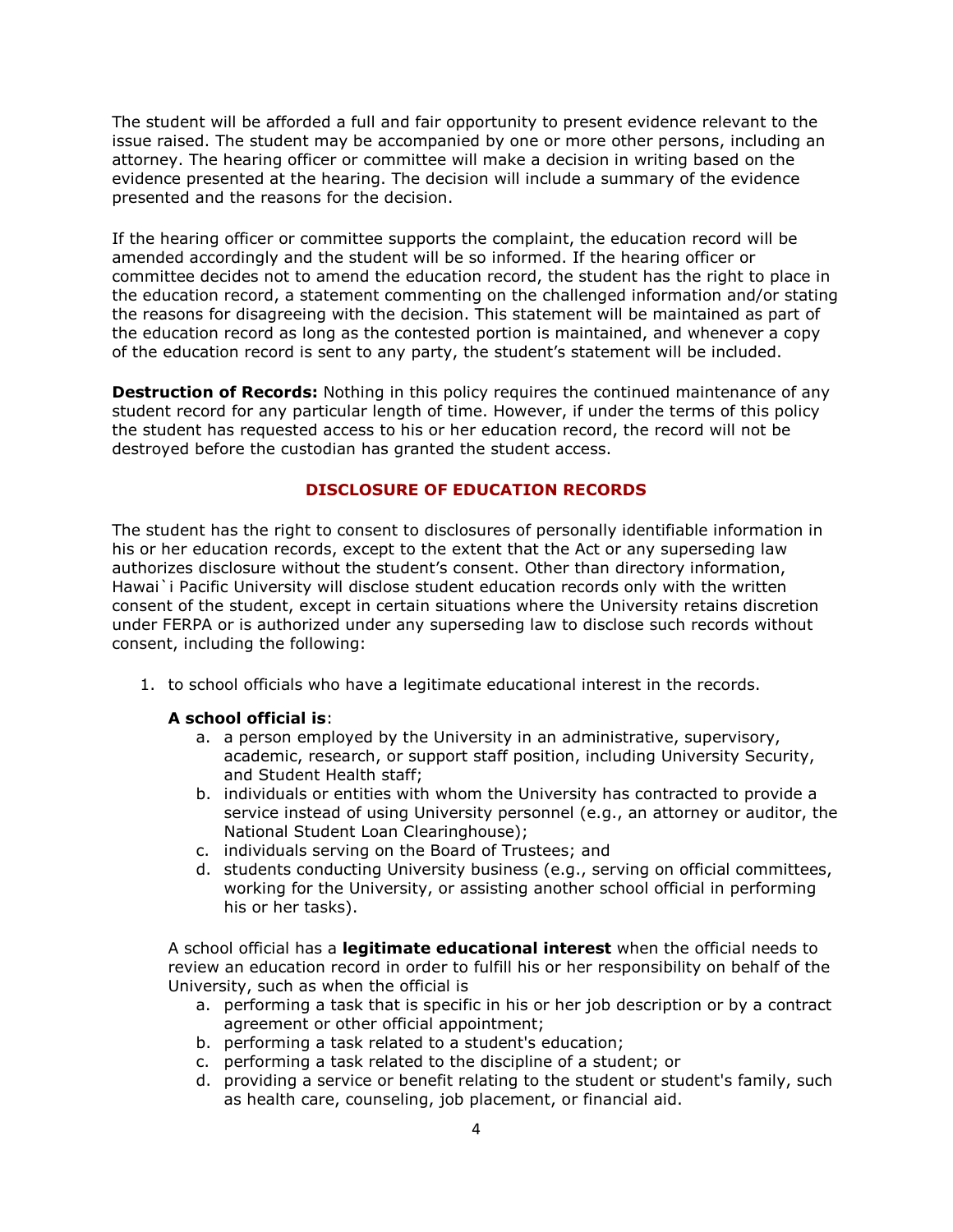- 2. to officials of another school where the student has sought admission or intends to enroll.
- 3. to authorized officials of the following entities, in connection with federal- or statesupported education programs: the U.S. Department of Education; the U.S. Comptroller General; the U.S. Attorney General; or state and local educational authorities.
- 4. in connection with a student's request for or receipt of financial aid, including determining the eligibility, amount or conditions of the financial aid or enforcing the terms and conditions of the aid.
- 5. if required by a state law requiring disclosure that was adopted before November 19, 1974.
- 6. to state and local authorities to whom such information is specifically allowed to be reported or disclosed under state law in connection with the juvenile justice system.
- 7. to organizations conducting certain studies for educational purposes for or on behalf of the University.
- 8. to accrediting organizations, including individuals on visiting committees, to carry out their functions.
- 9. to parents who claim the student as a dependent for income tax purposes. If a student's tuition is being paid by someone else, but he or she is not a dependent for federal income tax purposes, the student should notify the [University Registrar](mailto:%20registrar@wlu.edu) of his or her independent tax status, in which case education record information will be released only with the student's written consent or upon receipt of a federal income tax return indicating the student's dependency status, unless otherwise authorized by law.
- 10.to comply with a judicial order or a lawfully issued subpoena, provided the University makes a reasonable attempt to notify the student in advance of compliance (except in certain cases involving grand jury subpoenas) or, when the University is involved in a legal action with a parent or student, where disclosure is to the court, without a court order or subpoena, and is relevant for the University to proceed as plaintiff or to defend itself.
- 11.to appropriate parties in a health or safety emergency.
- 12. a. to an alleged victim of any crime of violence or non-forcible sexual offense (as defined by FERPA regulations at 34 CFR 99.39), the final results of any University disciplinary proceeding with respect to the crime or offense, regardless of whether the University concluded a violation was committed.
	- b. otherwise in connection with a disciplinary proceeding for a crime of violence or non-forcible sexual offense (as defined above), the University retains the discretion to disclose the final results of the disciplinary proceeding only if the University determines that the alleged student perpetrator has committed a violation of University rules/policies with respect to the crime or offense. The name of any other student, victim or witness, may not be disclosed without that other student's consent. Disclosure to any individual other than the alleged victim applies only to disciplinary proceedings in which the final results were reached on or after October 7, 1998.

For purposes of subsections (a) and (b), "final results" must include only the name of the alleged perpetrator student, the violation committed (rules violated and essential supporting findings), and the sanction imposed (disciplinary action taken, date, and duration).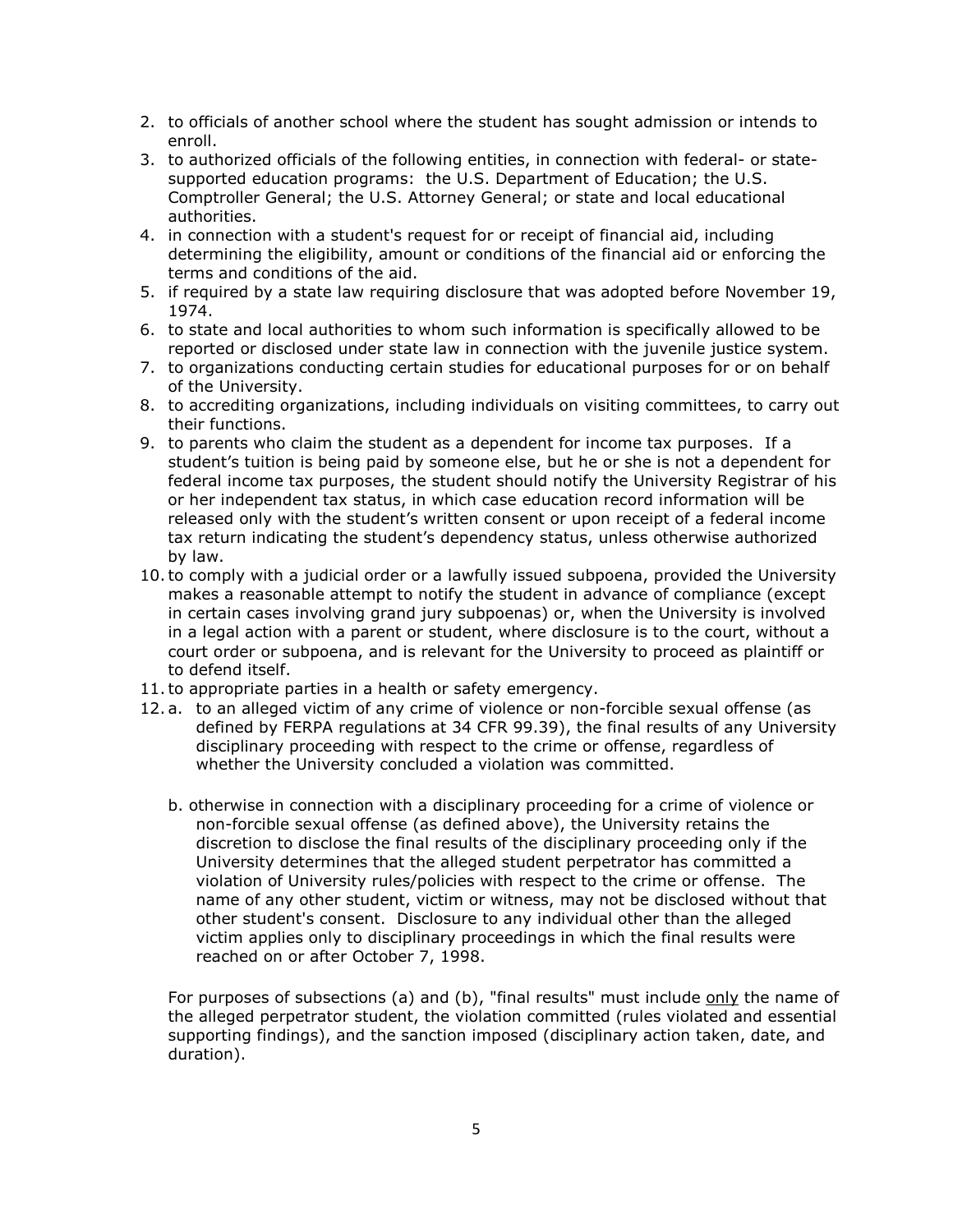- 13.to comply with a court order obtained under the [USA PATRIOT Act of 2001](http://thomas.loc.gov/cgi-bin/bdquery/z?d107:HR03162:|TOM:/bss/d107query.html|) for education records considered relevant to a terrorism investigation or prosecution, without advance notice to the student.
- 14.to disclose to a student's parent information regarding any violation of law or of University rule or policy as to alcohol or controlled substances use or possession, if the student is under age 21 at the time of the disclosure and the University determines that such alcohol/drug use or possession constitutes a disciplinary violation.
- 15.to disclose information provided to the University under Section 170101 of the Violent Crime Control and Law Enforcement Act of 1994 (42 U.S.C. 14071) concerning registered sex offenders who are required to register under that section.
- 16.to the [U.S. Citizenship and Immigration Services](http://uscis.gov/) (USCIS) / [Department of Homeland](http://www.dhs.gov/)  [Security](http://www.dhs.gov/) (DHS) concerning an F, J, or M non-immigrant alien, only to the extent necessary for the University to comply with [Student and Exchange Visitor Program](http://uscis.gov/graphics/shared/sevis/) (SEVP) reporting requirements, as mandated by the Illegal Immigration Reform and Immigrant Responsibility Act of 1996, the [USA PATRIOT Act,](http://thomas.loc.gov/cgi-bin/bdquery/z?d107:HR03162:|TOM:/bss/d107query.html|) the Enhanced Border Security and Visa Entry Reform Act of 2002, and the regulation at 8 CFR 214.1(h). Consent is not necessary for the University to disclose required information to [USCIS](http://uscis.gov/) or [DHS](http://www.dhs.gov/) in compliance with [SEVP](http://uscis.gov/graphics/shared/sevis/) reporting obligations.
- 17.to the apparent creator of a record (e.g., a transcript or letter) when returned by the University for purposes of verifying the record's authenticity.

**Consent for the disclosure** of a student's education records must be in writing, signed and dated by the student, specifying the records to be released, the reasons for such release, and to whom the records are to be disclosed.

**Record of disclosures:** Except where not required under FERPA regulations (34 CFR 99.33) (e.g., disclosures to parents, disclosures of directory information, disclosures pursuant to court order under the [USA PATRIOT Act\)](http://thomas.loc.gov/cgi-bin/bdquery/z?d107:HR03162:|TOM:/bss/d107query.html|), the University will inform all third parties (anyone outside the University) to whom personal information from a student's education record is released that no further release of such information is authorized without written consent of the student. The University will maintain a record of third parties who have requested or obtained access to a student's education records (not including parties seeking directory information, parties having student consent, circumstances involving certain grand jury subpoenas, and disclosures pursuant to court order under the [USA PATRIOT Act\)](http://thomas.loc.gov/cgi-bin/bdquery/z?d107:HR03162:|TOM:/bss/d107query.html|), indicating the legitimate interest that each such person or entity has in obtaining this information. This record of access, to be kept with the student's educational record, is available only to the student and the custodian(s) of the record.

**Directory Information:** Hawai`i Pacific University collects, creates and maintains information about students while they are enrolled. HPU designates the following categories of student information as public or "Directory Information." HPU may disclose such information at its discretion.

- Name
- Addresses
- Phone Numbers
- E-mail addresses
- Date of birth
- Dates of attendance
- Current enrollment status
- Class standing (e.g. sophomore)
- Previous institution(s) attended
- Major field(s) of study
- Awards and honors (e.g. Honor Roll, Dean's List)
- Degree(s) conferred (including dates)
- Full-time or part-time status
- Past and present participation in officially recognized sports and physical factors of athletes (e.g., height, weight)
- Level (Undergraduate/Graduate)